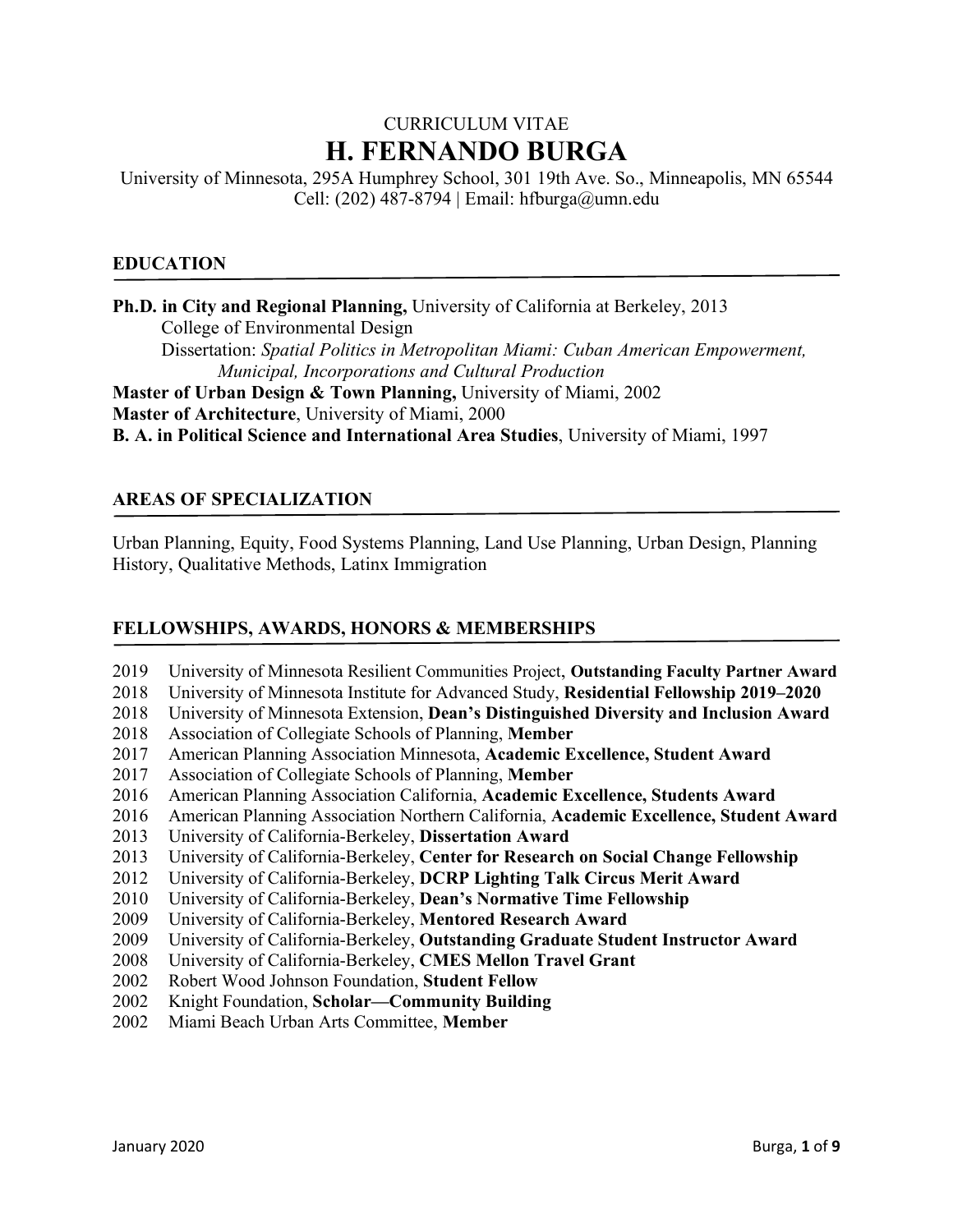#### **Peer-Reviewed Publications (Published and Accepted)**

- **Burga, F.** "Suburban Governance in Miami: Immigration and the Rise of Municipal Incorporations." *Suburban Governance in an Emerging Suburban World*. Edited by Pierre Hamel. University of Toronto Press. Accepted.
- Guthrie, A., Fan, Y., and **Burga, F.** (2018) "Collaboration in mitigating spatial and skills mismatch: Exploring shared understandings between transit planners and workforce professionals." *Journal of Transport and Land Use* 11, no. 1: 1081–1100.
- **Burga, F.** and Stoscheck, C. (2017) "Does the Minnesota Food Access Planning Guide Address Food Justice and Equity? A Content Analysis of Policy Language." *Built Environment* 43*,* no. 3: 376–389.
- **Burga, F.** (2016) "Latinos and Cities." *Contemporary Issues for People of Color: Surviving and Thriving in the U.S. Today* (5 of 5 volumes—Immigration/Migration), edited by Alvaro Huerta, Norma Iglesias- Prieto and Donathan L. Brown. (Santa Barbara: ABCCLIO), 65– 73.
- **Burga, F.** (2015) "Immigrant Spatial Politics in Metropolitan Miami: Planning, Cuban American Empowerment and Municipal Incorporations, 1960–2005." *On the Spatial Epistemology of Politics, or How We Know Politics Through Space: Essays for Design Studies*, edited by Delia Wendell & Fallon Samuels (Cambridge: Harvard University Graduates School of Design), 367–399.

#### **Book Monograph under Review**

**Burga, F.** *Planning the Immigrant City: Immigrant Spatial Politics in Metropolitan Miami.* University of Toronto Press. Under Contract.

#### **Peer-Review Manuscripts under Review**

- **Burga, F.** and Priestly K. "Placemaking the Food Hub in Brooklyn Park: Applying Critical Cartographies to Develop a Food-Oriented Score Card." *Journal of Urbanism: International Research on Placemaking and Urban Sustainability*. Second revise and resubmit.
- **Burga, F.** "The Mariel Boatlift and Urban Planning." *Planning Perspectives.* Second revise and resubmit.

#### **Peer Review Article Manuscripts under Preparation**

- **Burga, F.** "Charting the Early Years of Comprehensive Planning in Dade County between Governance and Demographic Change," Target Journal: *Journal of Planning History*.
- **Burga, F.** "Documented: Participatory Analogue Graphics with Undocumented Immigrants" Target Journal: *Journal of American Planning Association.*
- **Burga, F.** and Heck, A. "Planning for Bees in the Twin Cities: An Assessment of Bee Keeping Land Use Ordinances." Target Journal: *Journal of Planning Association.*
- **Burga F.** "Why don't Latinos go to State Parks in Minnesota." Target Journal: *Health and Place.*
- **Burga F.** "Food Mapping with Latino Immigrants in Rural Minnesota." Target Journal: *Health and Place.*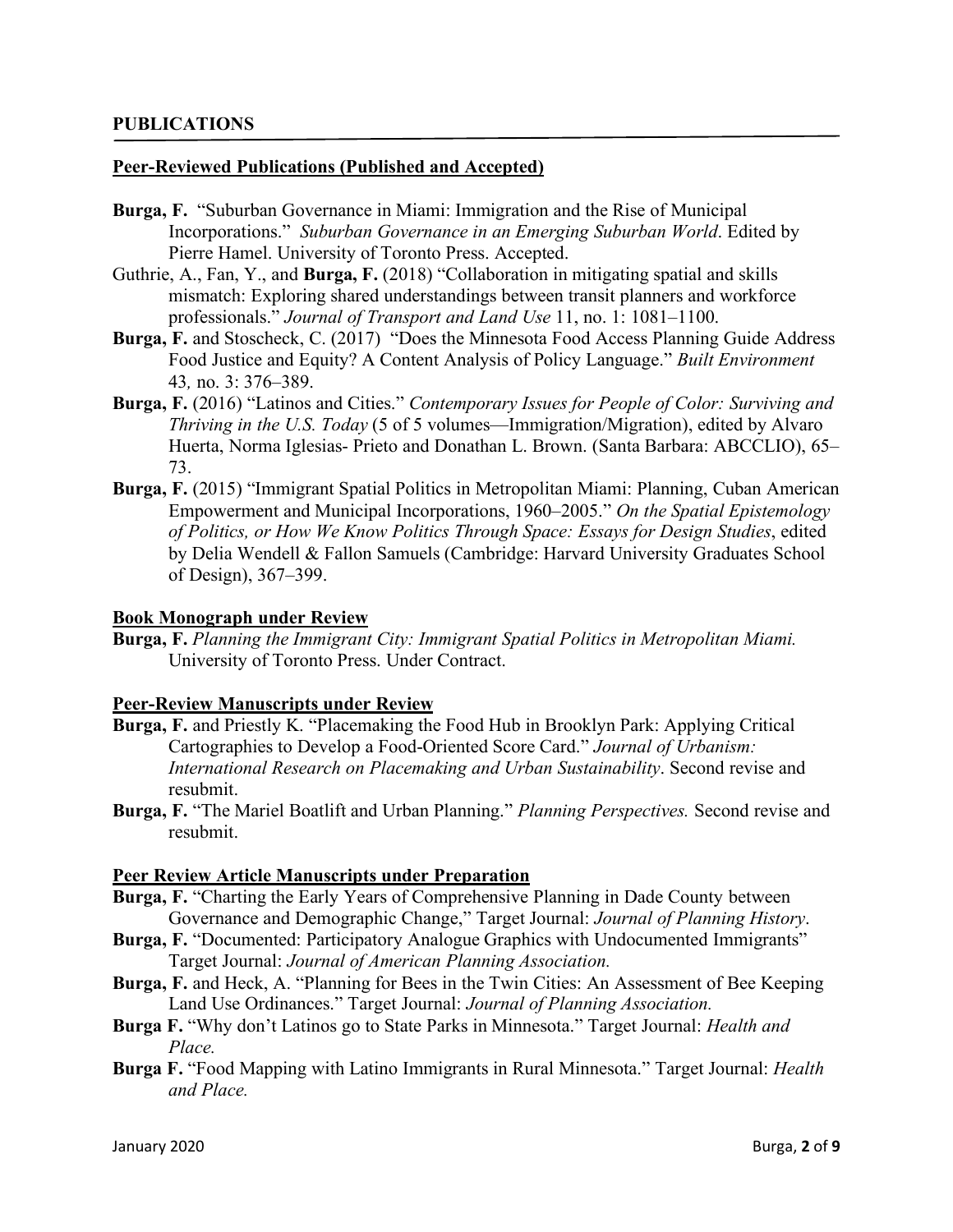#### **Publications for Mixed Scholarly/Policy Audiences**

- **Burga, F.** "Spatial Politics in Metropolitan Miami, 1980–1992: Cuban American Crisis, Community Development and Empowerment." *Institute for the Study of Societal Issues— Fellows Working Paper Series. (https://escholarship.org/uc/item/547576p8)*
- **Burga, F.** (2010) "Book Review: Miami Modern Metropolis." *Berkeley Planning Journal* 23: 216–220.
- **Burga, F.** (2010) "A View of Haiti from Liberty City." *Places Design Observer,* 2010. (https://placesjournal.org/article/a-view-of-haiti-from-liberty-city/)
- **Burga, F.** (2009) "Dispatch: Peripheries De-centering Urban Theory" *Places Magazine* 21, no. 1: 93–95.
- **Burga, F.** (2009) "Editorial: Putting the Pieces Together." *Berkeley Planning Journal* 22: ix– xvii.
- **Burga, F.** (2009) "A Conversation with Abdou-Maliq Simone." *Berkeley Planning Journal* 22: 163–73.
- **Burga, F.** (2008) "River + City + Life: A guide to renewing Toronto's Lower Don." *Places Magazine* 20, no. 3: 18–23.
- **Burga, F. (**2007) "Dispatch: Meeting of the Minds." *Places Magazine* 19, no 3: 76–77.
- **Burga, F.** (2005) "Interventions: The City-zens Project." *Reimagining West Coconut Grove*, edited by Samina Quereshi (Boston: Space Makers Press), 45–50.

## **CONFERENCE PRESENTATIONS & PANELS**

- 2019 **Burga. F.** et al. Overcoming Racism Conference, "Somos Liders Latinos Developing a Culturally-specific Leadership Kit for Latinx Residents in Rural MN." Metropolitan State University, Saint Paul, MN, November 13, 2019.
- 2019 **Burga, F.** Center for Transportation Studies Research Conference, "Planning for Disruption: Making Planning Legible." Center for Transportation Studies, Minneapolis MN, November 7, 2019.
- 2019 **Burga, F**, Et al. Southern Minnesota Equity Summit." "Somos Lideres Latinos Developing a Culturally-specific Leadership Kit for Latinx Residents in Rural MN" Region 9 Development Commission. Saint Peter, MN, November 1<sup>st</sup>, 2019.
- 2019 **Burga, F,** Minnesota Food Justice Summit, "Food Mapping with Latino Immigrants: Developing a Mixed Methods Approach." Food Justice Summit, Duluth, MN. November 4, 2019.
- 2019 **Burga, F.** American Collegiate Schools of Planning Conference, "Planning the White Space: Whiteness and the Minneapolis 2040 Comprehensive Plan." Greenville, SC. October 24, 2019.
- 2019 **Burga, F.** American Collegiate Schools of Planning Conference, "AESOP-ACSP Migration and Urban Planning Special Session" Greenville, SC. October 24, 2019.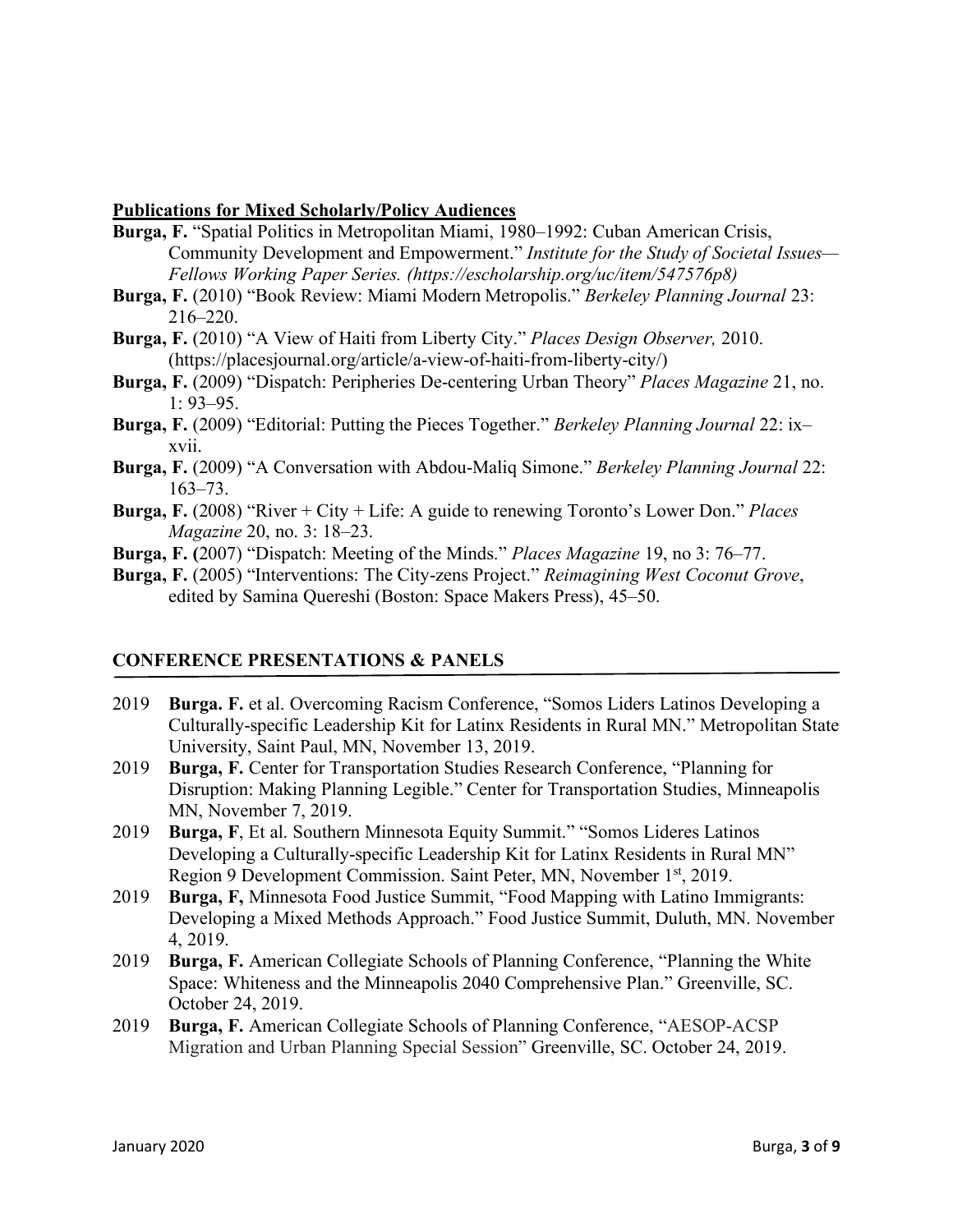- 2019 **Burga, F.** Planners Network Conference, "Planning the White Space: Whiteness and the Minneapolis 2040 Comprehensive Plan." Concordia University, Montreal, Canada. June 21, 2019.
- 2019 **Burga, F.** Cambio de Colores Conference, "Latinos en Accion: Developing a Latinocentric Leadership Kit in Rural MN." University of Columbia, MO. Jun 10, 2019.
- 2019 **Burga. F**. International Development and Equity & Inclusion Research Symposium, "Latinos en Accion: Developing a Latino-centric Leadership Kit in Rural MN." Humphrey School of Public Affairs, May 10. 2019.
- **2019 Burga, F.** Landscape Architecture and Design Talk. "Documented: Participatory Graphics with Undocumented Immigrants." Iowa State University College of Design. April 19, 2019.
- **2019 Burga, F.** American University's Annual Latino Public Affairs Forum: Inclusive Communities, Welcoming Neighborhoods? Urban Planning for Latinos in US Cities. "Latinos en Accion: Developing a Latinx Action Research Network in the Midwest." American University, March 1, 2019.
- 2018 **Burga, F.** Overcoming Racism Conference, "Latinos en Acción—Applying Human Centered Design to Engage a Cross-cultural Dialogue." Metropolitan State University Saint Paul, MN. November 2, 2018.
- 2018 **Burga, F.** "ACSP Pre-Doctoral Workshop for Students of Color." American Collegiate Schools of Planning. Buffalo, NY. October 27, 2018.
- 2018 **Burga, F.** 2018 Engagement Scholarship Consortium Conference, "Planning Policy Narratives—Applying Design to Tell the Story of Planning." Engagement Scholarship Consortium Conference. Minneapolis, MN. October 2, 2018.
- 2018 **Burga, F.** "Making Planning Legible, Making Learning Practical." American Planning Association Minnesota Chapter. Rochester, MN. September 28, 2018.
- 2018 **Burga, F** "Documented: Analogue Participatory Graphics with Undocumented Immigrants." Participate Conference. Chicago, IL. September 24, 2018.
- 2018 **Burga, F** and Carslon, C. "Food Mapping with Immigrants in Rural MN." Urban Food Systems Symposium. Minneapolis, MN. August 5, 2018.
- 2018 **Burga, F.** Agriculture and Human Values, "Food Mapping with Latino Immigrants." Association for the Study of Food and Society. Madison, WI. June 16, 2018.
- 2018 **Burga, F.** "Why Don't Latinos go to State Parks in Minnesota." Environmental Equity Summit 2018. Minneapolis, MN. April 23, 2018.
- 2018 **Burga, F.** "Food Mapping with Latino Immigrants." Diversity through the Disciplines Symposium. Minneapolis, MN. April 12 2018.
- 2017 **Burga, F**. and E. Dunens, "What's Your Score on the Color Line: Un-packing White Privilege in Food Systems and Urban Planning." Minnesota Food Access Summit. Duluth, MN. October 27, 2017.
- 2017 **Burga, F**. "Why Don't Latinos Visit State Parks in Minnesota?" Association of Collegiate Schools of Planning Conference. Denver, CO. October 13, 2017.
- 2017 **Burga, F**. and E. Dunens. "Exploring White Privilege in Planning through Racial Color Line." American Planning Association Minnesota Chapter. Mankato, MN. September 27, 2017.
- 2017 **Burga, F**. and C. Stoscheck. "The Food Justice Planning Score Card." American Planning Association Minnesota Chapter. Mankato, MN. September 27, 2017.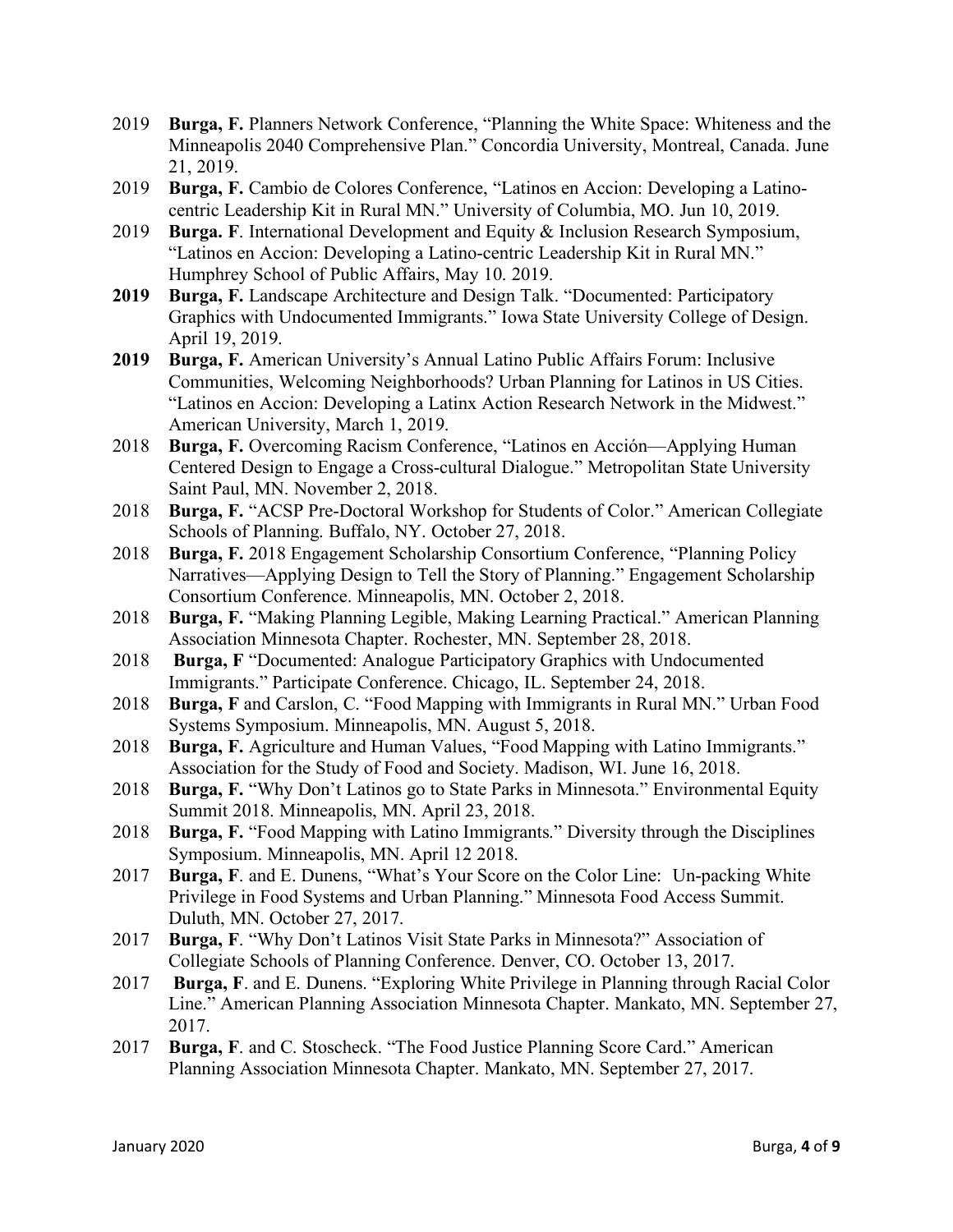- 2017 **Burga, F**., M. Villarraga, S. Alvarez de Davila, and J. Villalobos. "Drawing to Breach the Gap: Creating Safe Spaces for Latino Families to Deal with Educational Issues by Using Design Thinking." National Urban Extension Conference. Bloomington, MN. May 11, 2017.
- 2016 **Burga, F.** "Planning with Unauthorized Immigrants: From Collaborative Planning to Community Design." 56th American Collegiate Schools of Planning Conference. Portland, OR. November 4, 2016.
- 2016 Myers, S., **F. Burga,** and A. Diaz. "Methods and Techniques for Measuring and Assessing Racial Equity." APPAM Research Conference. Minneapolis, MN. November 4, 2016.
- 2016 **Burga, F.** Panel Chair. "Keeping our Faculty of Color Symposium." University of Minnesota. Recruiting and Retaining Millennial Faculty of Color. Minneapolis, MN. April 19, 2016.
- 2015 **Burga, F. "**Charting the Early Years of Comprehensive Planning in Miami: Between Demographic Change and Suburban Governance." 16th Biennial National Planning History Conference, Society for American City and Regional Planning History. Los Angeles, CA. Nov 8, 2015.
- 2015 **Burga, F. "**Community Design for Undocumented Immigrants." American Collegiate Schools of Planning. Houston, TX. October 2015.
- 2015 **Burga, F.** "Immigration, Planning and Suburban Governance in Metropolitan Miami." Suburban Governance in an Era of Globalizing Urbanization Workshop. Toronto, Canada. October 2015.
- 2015 **Burga, F. "**Metropolitan Planning in Miami and the Rebellion of Municipal Incorporations in Dade County." 2015 Urban Affairs Association Conference. Miami, FL. April 2015.
- 2014 **Burga, F. "**Design Justice." Breaking Barriers, Building Community: 35 Years of Training Social Change Scholars. UC Berkeley Institute for the Study of Societal Issues. Berkeley, CA. May 2014.
- 2013 **Burga, F.** "Spatial Politics in Metropolitan Miami, 1980–1992: Cuban American Crisis, Community Development and Empowerment." 15th Biennial National Planning History Conference, Society for American City and Regional Planning History. Toronto, Canada. October 2013.
- 2013 **Burga, F.** "Immigrant Spatial Politics: Cuban American Crisis, Community Development, and Empowerment 1980–1991." 9th Congress of Cuban American Studies, Florida International University. Miami, FL. May 2013.
- 2013 **Burga, F.** "Talking about Race and Planning: The Pedagogy of Race and Equity in the City." Design Activism Conference. UC Berkeley College of Environmental Design. Berkeley, CA. April 2013.
- 2013 **Burga, F.** "Spatial Politics and Planning in Metropolitan Miami." Institute of Governmental Studies. Challenging Urban Borders: The Geopolitics of Immigration and Segregation Conference. Berkeley, CA. April 2013.
- 2012 **Burga, F.** "Social Change and the City: Urban Planners and the 1980 Mariel Boat Lift Refugee Crisis." Latin American Studies Association. San Francisco, CA. May 2012.
- 2012 **Burga, F.** "Planning for a Humanitarian Crisis: The Mariel Boatlift and Urban Planning in Miami." UC Latino Issues Conference, Center for Latino Policy Research. Berkeley, CA. May, 2012.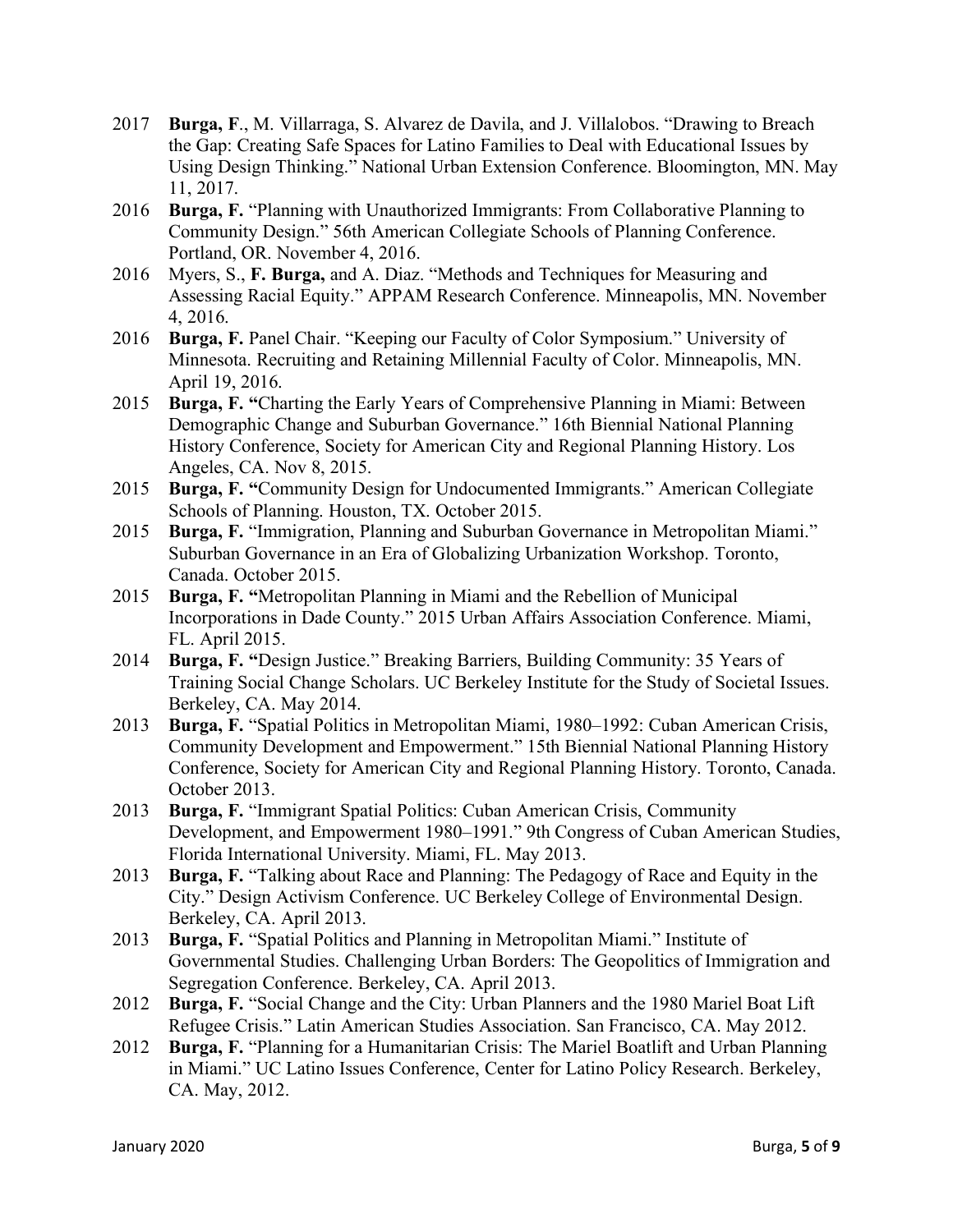- 2010 **Burga, F.** "Design for a Transnational Bio-politics? Urban Reconstruction between Miami and Port-Au-Prince." American Collegiate Schools of Planning. Salt Lake City, UT. October, 2010.
- 2009 **Burga, F.** "What Public Space? Whose Public Interest? Hip Hop Weekend, Art Basel and the Paradox of Public Space in Miami." UC-Berkeley Breslauer Graduate Student Conference. Berkeley, CA. March 2009.
- 2008 **Burga, F.** "Traditions of Place-making and Fundamentalisms of Practice: New Urbanism in Dubai, Iraq and Afghanistan." International Association for the Study of Traditional Environments. Oxford, UK. December 2008.

#### **TEACHING EXPERIENCE**

# **Graduate-Level Courses**

|                                                              | <b>Grauuale-Level Courses</b>                                            |                       |
|--------------------------------------------------------------|--------------------------------------------------------------------------|-----------------------|
|                                                              | Master of Urban and Regional Planning Program, University of Minnesota   |                       |
| PA 5211                                                      | Land Use Planning                                                        | Fall 2015-16-17-18-19 |
| PA 5290                                                      | Graphics for Planners and Policy Makers                                  | Fall 2015-16-17-18    |
| PA 5213                                                      | Site Planning for Food Justice                                           | Spring 2016 - 2017-19 |
|                                                              | Department of City and Regional Planning, UC-Berkeley--                  |                       |
| <b>Community Planning Studio Lecturer</b>                    |                                                                          | Spring 2015           |
| [IN] City Program, Lecturer and Lead Studio Instructor       |                                                                          | Summer 2014           |
| Race, Equity and the City, Graduate Student Instructor       |                                                                          | Spring 2013           |
| [IN] City Program, Lead Studio Instructor                    |                                                                          | Summer 2013           |
| [IN] City Program, Lead Studio Instructor                    |                                                                          | Summer 2012           |
| [IN] City Program, Lead Studio Instructor                    |                                                                          | Summer 2011           |
| [IN] City Program, Studio Instructor                         |                                                                          | Summer 2010           |
| Graphics for Planners, Graduate Student Instructor           |                                                                          | Spring 2008, 2009     |
| The Urban Community, Graduate Student Instructor             |                                                                          | Fall 2008             |
| Housing in Developing Countries, Graduate Student Instructor |                                                                          | Spring 2007           |
| Global Poverty, Graduate Student Instructor                  |                                                                          | Fall 2007             |
|                                                              | Department of Urban and Regional Planning, San Jose State University     |                       |
| <b>URBP 201 Community Assessment Lecturer</b>                |                                                                          | Fall 2013             |
|                                                              | <b>Florida International University</b>                                  |                       |
| Master of Urban Design, Adjunct Faculty                      |                                                                          | Fall 2011             |
|                                                              | <b>Undergraduate-Level Courses</b>                                       |                       |
|                                                              | Department of Urban Studies and Planning, San Francisco State University |                       |
|                                                              |                                                                          |                       |

USP/PLSI 480 Urban Policy and Analysis, Lecturer Fall 2014 USP 530 Alternative Urban Futures, Lecturer Spring 2014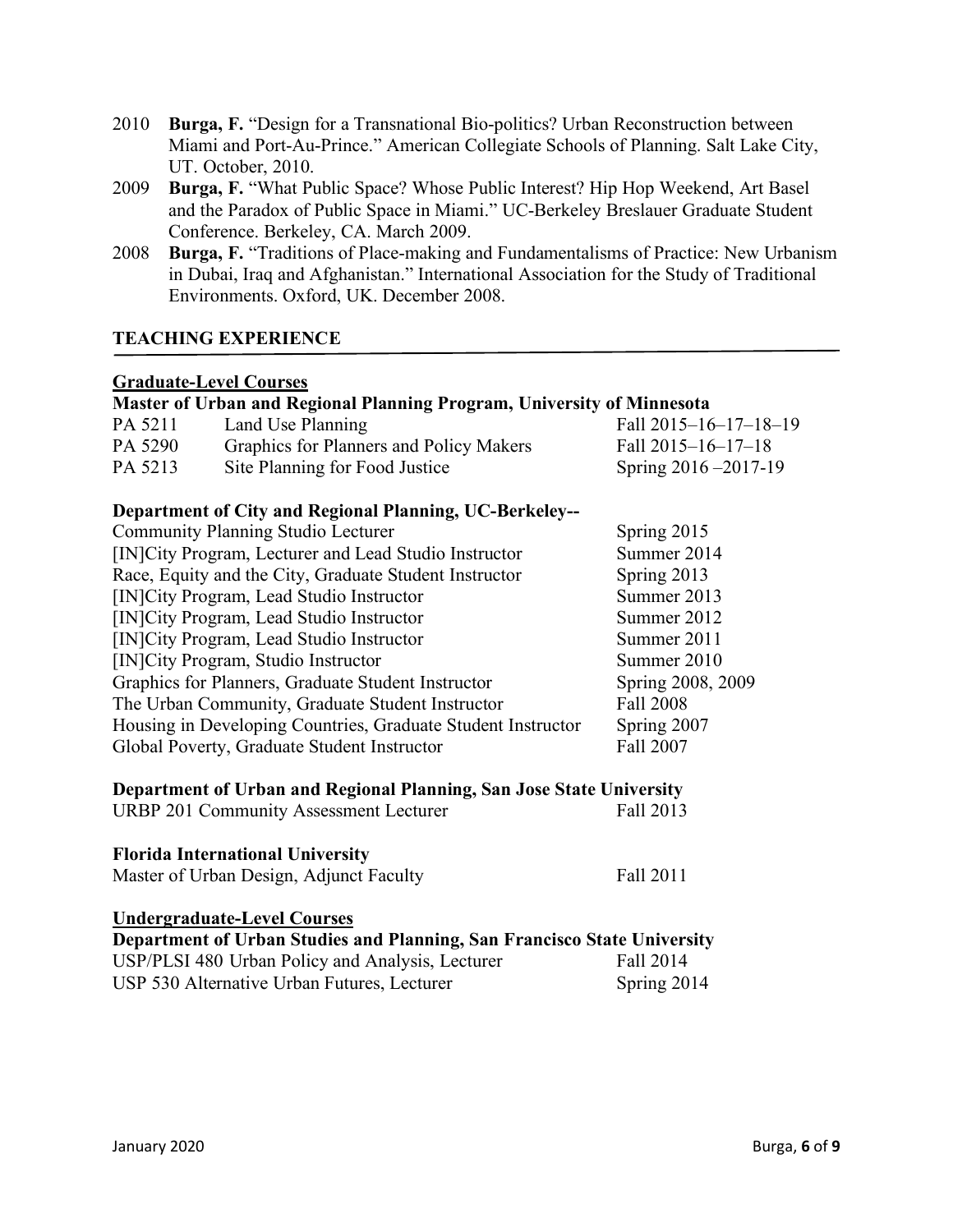#### **GRANTS**

- 2019 **Researcher,** "Growing Policy from the Ground Up: Building, Deploying, and Testing Networks to Strengthen Urban Food Systems" Foundation for Food and Agriculture Research (1,000,000 over 5 years). In Collaboration with Samina Raja, University of Buffalo.
- 2019 Co-Principal Investigator, "Somos Lideres Latinos: Expanding a Latinx Leadership network from rural to urban Minnesota" UMN Extension Mini-grant (\$5,000).
- 2018 **Co Principal Investigator,** "Mapping the Sharing Economy" CTS Sharing Economy Discovery Grant (\$25,000).
- 2018 **Co-Principal Investigator,** "The Road Towards Equity in the Twin Cities" CTS Scholars Seed Grant (\$50,000).
- 2018 Food Mapping with Latino Immigrant in South Eastern Minnesota." Institute for Diversity, Equity and Advocacy, Multicultural Research Award (\$7,000).
- 2017 **Principal Investigator, "**Mapping Food Access for Latinos in Minnesota." Regional Sustainable Development Partnership Grant (\$12,000).
- 2017 **Principal Investigator**, "MapIt: Mapping Food Systems in Southeastern Minnesota." Center for Urban and Regional Affairs (\$9,000).
- 2016 **Co-Investigator** with Thomas Fisher, "Drawing from Experience to Breach the Gap: Applying Human Centered Design to Confront the Achievement Gap in South Eastern Minnesota." Extension Issue Area Grant (\$40,000).
- 2016 **Principal Investigator**, "Planning the Latino Immigrant City in Minnesota." Institute for Diversity, Equity and Advocacy, Multicultural Research Award (\$7,000).
- 2016 **Co-Investigator** with Jessica Lopez-Syman, "Mobile Art Engagement in Twin Cities Community of Color." University of Minnesota, Institute on the Environment (\$2,950).
- 2016 **Co-Principal Investigator** with Ana Heck, "Planning for Bees in the Twin Cities." University of Minnesota, Institute on the Environment (\$2,912).
- 2016 **Principal Investigator**, "Latinos' State Park Visits in Minnesota: Understanding Needs, Experiences and Constraints." Center for Urban and Regional Affairs (\$7,500).
- 2016 **Principal Investigator**, "Latinos' State Park Visits in Minnesota: Understanding Needs, Experiences and Constraints." South Eastern Regional Sustainability Development Partnerships (\$10,000).

#### **RESEARCH EXPERIENCE**

#### **Co-investigator**, 2016

Co-Researchers: Associate Professor, Dr. Yingling Fan and Research Fellow, Andrew Guthrie Project: TIRP Transit Way Impacts Research Program—"Those who needed most" University of Minnesota

#### **Public-Private Security Assemblages Research Fellow**, Summer 2014

Project: Citizenship and Public Space University of Amsterdam

#### **Graduate Student Researcher**, Spring–Fall 2007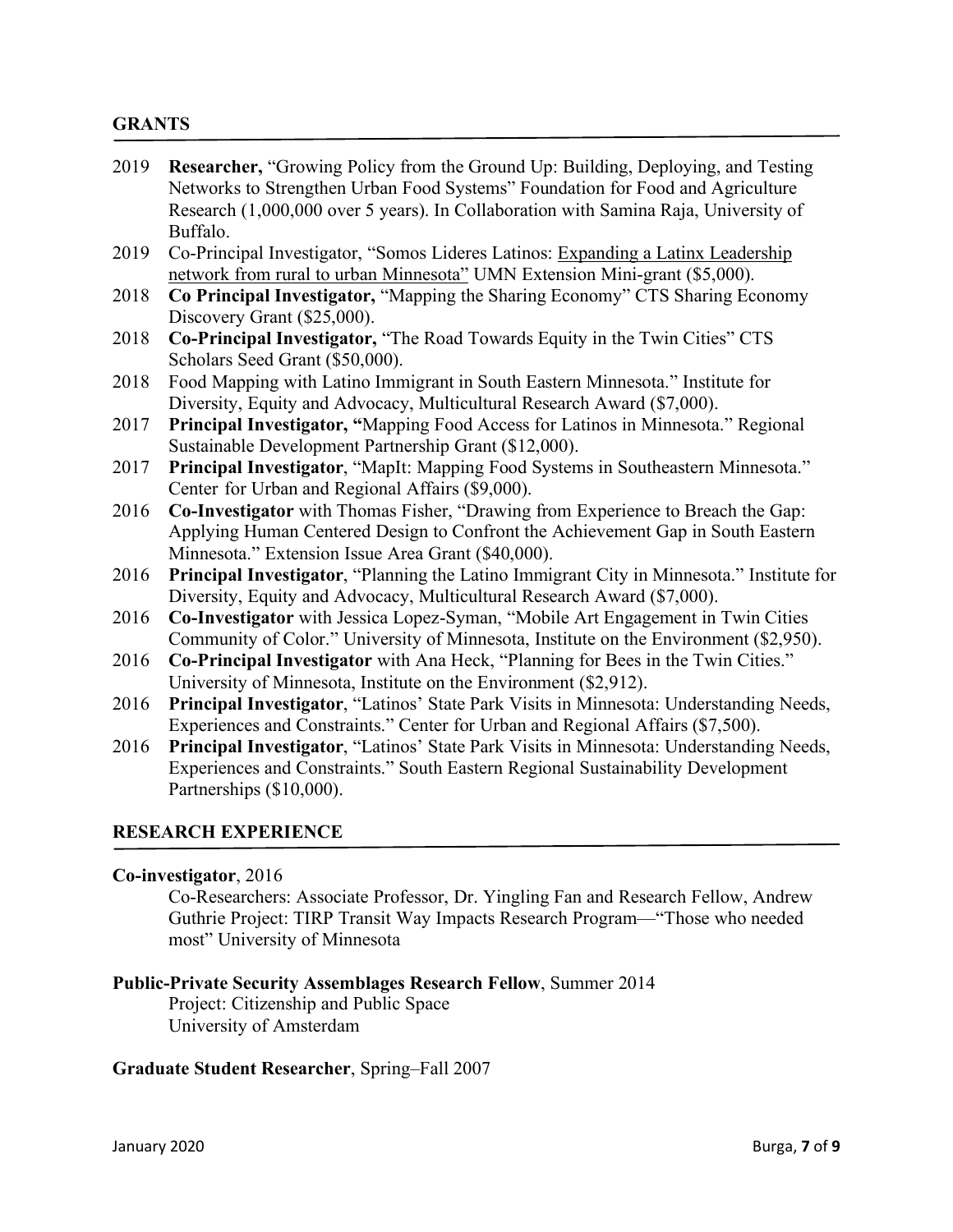Project: Transit Oriented Development University of California Transportation Center

**Research Associate**, 1999-2002 Projects: Miami Modern Architecture Exhibit 1945–1972 Highland Park Historic Preservation Report Miami Architecture Guide Miami Beach Community Development Corporation

#### **PROFESSIONAL EXPERIENCE**

| <b>Community Assessment Manager, Ignatian Center, Santa Clara University, Spring 2014</b> |
|-------------------------------------------------------------------------------------------|
| Santa Clara, CA.                                                                          |
| <b>Project: Community Development</b>                                                     |
| <b>Architectural &amp; Urban Designer, Torti Gallas and Partners, June 2003–July 2006</b> |
| Washington, D.C.                                                                          |
| Projects: City Vista Mixed-use Development, Fort Irwin Town Center, Salishan Unit         |
| Type Design. Belmont Heights Community Center, Harbor View Hillside Master Plan,          |
| A. Harry Moore Neighborhood                                                               |
| <b>Architectural Designer, Miami Intermodal Consortium, December 2002–June 2003</b>       |
| Miami, FL.                                                                                |
| Project: Miami International Airport Intermodal Center                                    |
| Architectural Designer, Allan T. Shulman Architect, March 1999–December 2002              |
| Miami, FL.                                                                                |
| Projects: L'Allemand Residence, Valdez Residence Addition                                 |

## **PARTICIPATION IN URBAN DESIGN CHARRETTES**

- 2010 Haiti Reconstruction, University of Miami School of Architecture, Miami, FL.
- 2005 Biloxi Mississippi Gulf Reconstruction, Torti Gallas and Partners Inc., Washington, D.C.
- 2002 Charrette Mexico Beach, Correa Valle Valle Inc.
- 2002 Knight Foundation Program in Community, Coral Gables, FL.
- 2001 Correa Valle Valle Inc., Stuart, FL.
- 2001 Knight Foundation Program in Community, Macon, GA.

#### **EXHIBITIONS**

- 2010 "Planning India: From Chandigarh to NanoCity," San Francisco, CA.
- 2002 "The Living Traditions of Coconut Grove," Exhibition Miami, FL.
- 2000 "The Other Modern," Bologna, Italy.
- 1999 "Dessau: Between History and Future," Dessau, Germany.

#### **CERTIFICATION**